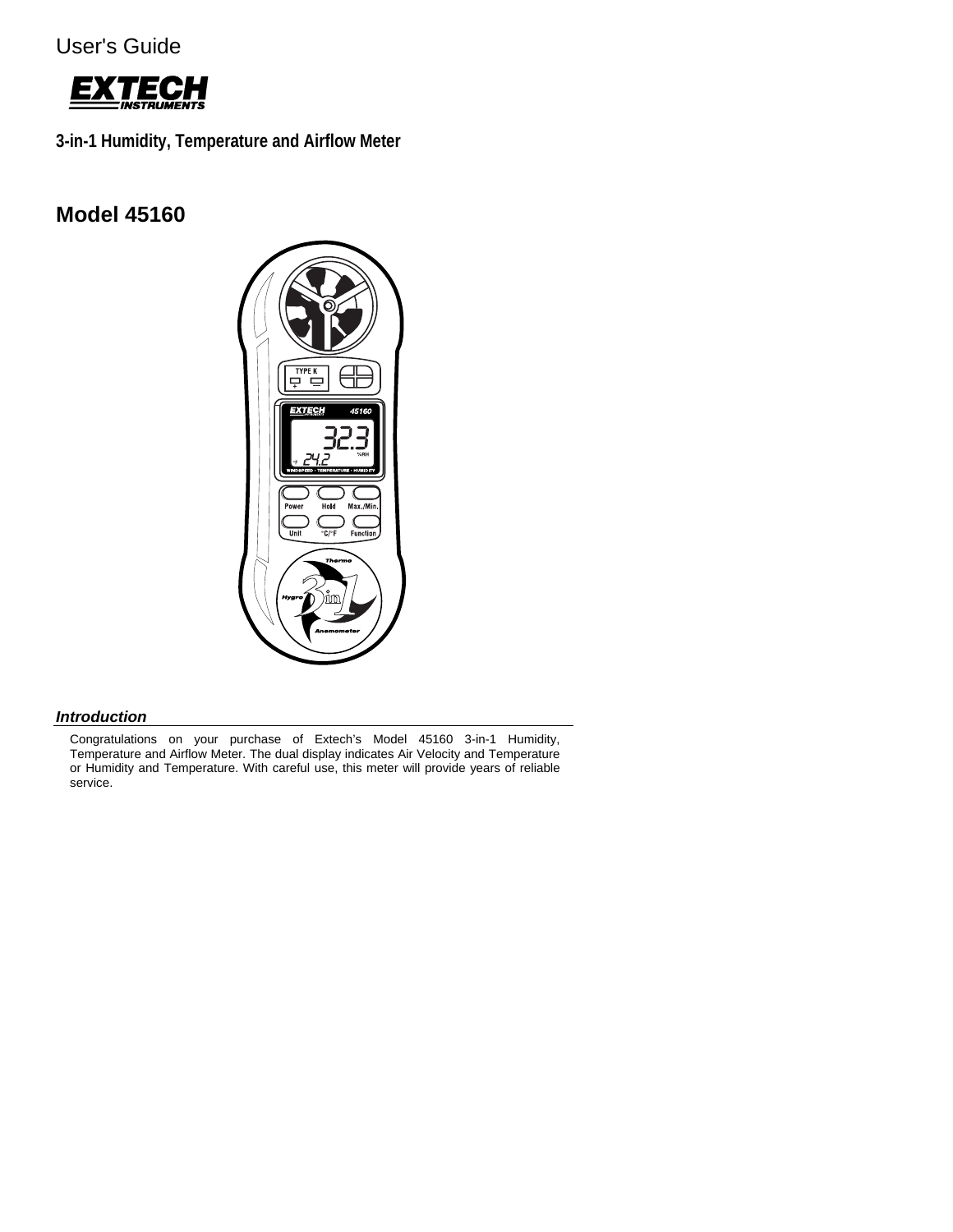# **Specifications**

### **Range Specifications**

| Measurement                     | Range                      | <b>Resolution</b> | Accuracy                        |
|---------------------------------|----------------------------|-------------------|---------------------------------|
| MPH (Miles per hour)            | 0.9 to 67.0MPH             | 0.1MPH            |                                 |
| km/hr (kilometers per hour)     | 1.4 to 108.0 km/h          | $0.1$ km/h        | $<$ 3937 ft/min: +3% F.S.       |
| Knots (nautical miles per hour) | 0.8 to 58.3 knots          | $0.1$ knots       | $>$ 3937 ft/min: $\pm$ 4% F.S   |
| m/sec (meters per second)       | $0.40$ to 30.00 m/s        | $0.1$ m/s         |                                 |
| ft/min (feet per minute)        | 80 to 5910 ft/min          | 1ft/min           |                                 |
| Temperature/Thermistor          | 32 to 122°F (-0 to 50°C)   | $0.1^{\circ}$ F/C | $\pm$ 2.5°F ( $\pm$ 1.2°C)      |
| Temperature /Thermocouple       | -148 to 2372°F             | $0.1^{\circ}$ F   | $\pm$ (1% + 2°F)                |
|                                 | $-100$ to $1300^{\circ}$ C | $0.1^{\circ}$ C   | $\pm$ (1% + 1 °C)               |
| Relative Humidity               | 10.0 to 95.0%              | 0.1%              | $\pm$ 4% RH (from 10% to 70%RH) |
|                                 |                            |                   | $\pm$ 5.2% RH (> 70% RH)        |

#### **General Specifications**

| Display              | 4 digit (9999 count) Dual Display LCD                                                        |  |  |
|----------------------|----------------------------------------------------------------------------------------------|--|--|
| <b>Sensors</b>       | Thin film capacitance humidity sensor                                                        |  |  |
| Min/Max              | Min/Max recalls the highest/lowest reading                                                   |  |  |
| Data Hold            | Data Hold freezes the display                                                                |  |  |
| Operating conditions | 32 to 122°F (0 to 50°C) / < 80% RH                                                           |  |  |
| Power supply         | 9 Volt Battery                                                                               |  |  |
| Dimensions / Weight  | Instrument: 6.14 x 2.36 x 1.29" (156 x 60 x 33mm)<br>Vane: 1" (24mm) diameter / 3 oz. (95 g) |  |  |

# *Meter Description*

- 1. LCD display
- 2. Keypad
- 3. Vane
- 4. Thermocouple input jack
- 5. %RH sensor
- 6. Battery compartment (rear)

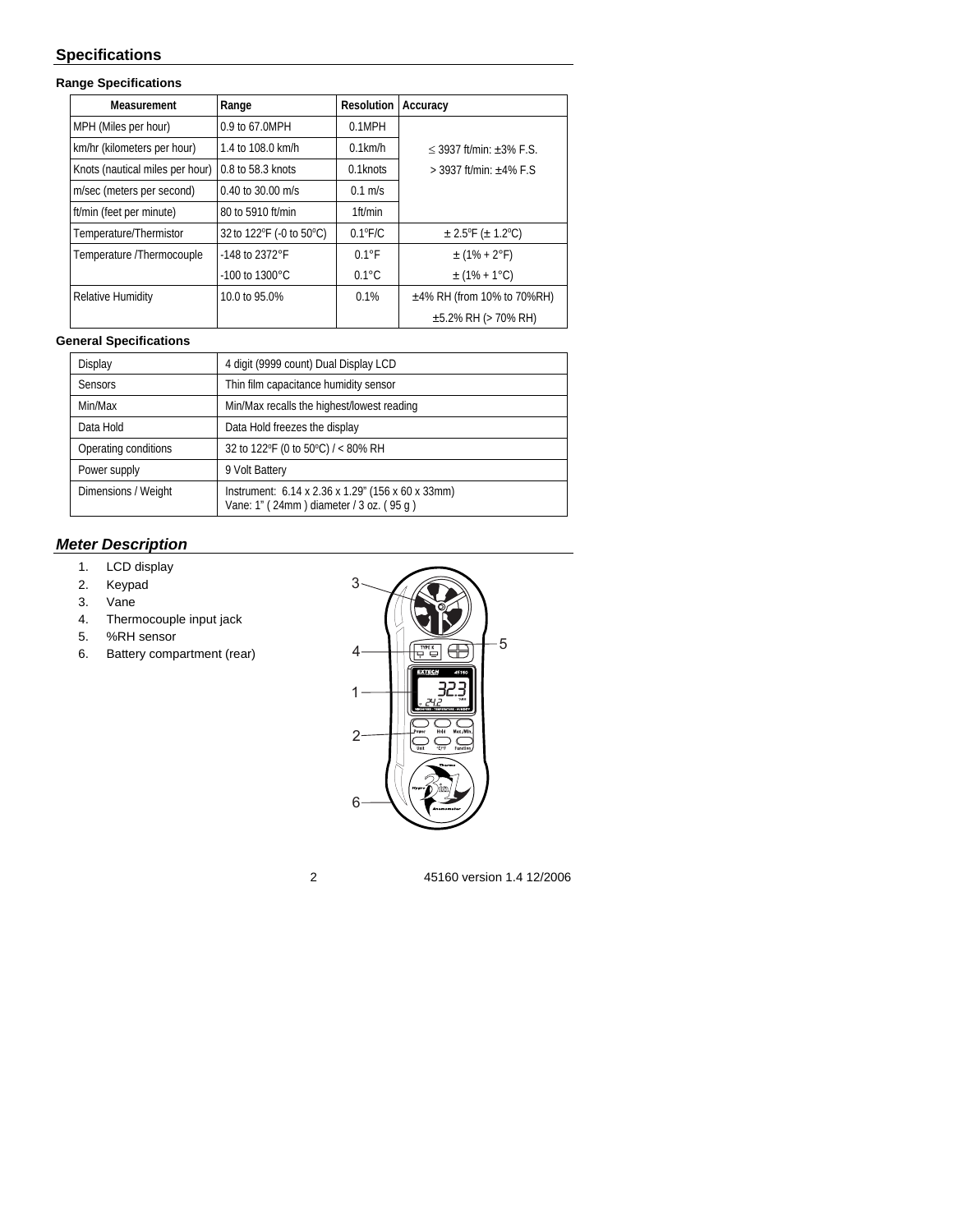## *Operation*

#### **Turn Power ON**

Press the power button to turn power on. The meter will perform a short self-test.

#### **A. Airflow Measurements**

- 1. Press the **Function** button to select the Anemometer function. In Air Flow mode, the display will show Air Velocity and Temperature.
- 2. Press **Unit** button to select desired unit of measure (FPM, MPH, KNOT, KM/H, or M/S)

#### **B. %RH Measurements**

- 1. Press the **Function** button to select %RH function. In %RH mode, the display will show %RH and Temperature.
- 2. Press the °**C/°F** button to select the desired temperature unit of measure.

#### **C. Temperature Measurements**

- 1. Press the **Function** button to select the Temperature function. In Temperature mode, the display will show only temperature.
- 2. Plug the thermocouple into the meter's thermocouple input jack. If no thermocouple is connected, or if the thermocouple is defective, the meter will display """"". (Primary display temperature will only work if a thermocouple is connected).

#### **MIN, MAX, Recording Function**

Press the **Max/Min** button to begin capturing the Minimum (MN), and Maximum (MX), values. Press the **Max/Min** to view maximum and minimum recorded readings, Press and Hold the **Max/Min** button until the display returns to standard operation to exit the Max/Min function.

#### **Data Hold**

Press the **HOLD** button to freeze the reading in the display. The 'HOLD' icon will appear on the upper right-hand side of the display. Press the HOLD button again to return to normal operation (the 'HOLD' hold icon will disappear).

#### **Auto Power OFF**

The meter will automatically turn off after 10 minutes if no keys are pressed during this period. Auto power off is disabled in the max/min recording mode.

#### **Turning Power OFF**

Press the power button to turn power off.